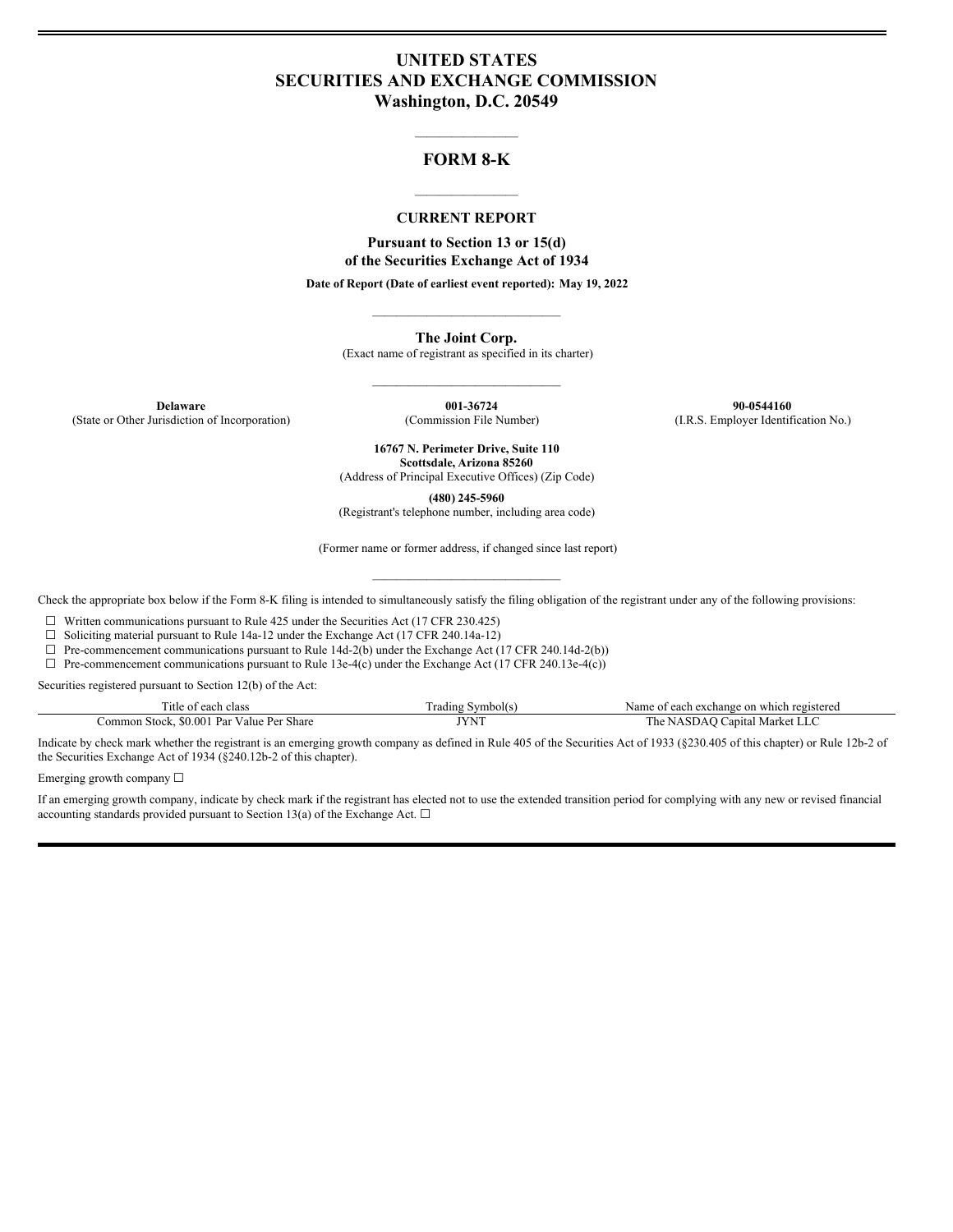#### **Item 1.01. Entry into a Material Definitive Agreement.**

On May 19, 2022, the Company entered into an Asset and Franchise Purchase Agreement (the 'Purchase Agreement'') among the Company, SJV Tempe Marketplace, LLC, an Arizona limited liability company ("TM"), Shakarian Joint Ventures, LLC, an Arizona limited liability company ('SJV''), SJV East Mesa, LLC, an Arizona limited liability company ("EM"), SJV Apache Junction, LLC, an Arizona limited liability company ("AJ"), Dr. Aaron Shakarian, an individual and Stacie Shakarian, an individual (TM, SJV, EM, AJ, Dr. Aaron Shakarian and Stacie Shakarian shall collectively be referred to as the "Seller"), and Shakarian Holdings, LLC, an Arizona limited liability company, Dr. Aaron Shakarian, an individual and Stacie Shakarian, an individual (collectively, the "Shareholder") under which the Company repurchased from the Seller four operating franchises in the Scottsdale/Phoenix, Arizona area (together, the "Repurchase Transaction"). The Company intends to operate the franchises as Company-owned clinics.

The total consideration for the Repurchase Transaction was \$5,800,000, subject to certain adjustments, of which \$5,600,000 was paid in cash at the closing, and \$200,000 of which will be paid in cash within ninety (90) days after the closing, less any agreed upon adjustments.

The foregoing description of the Repurchase Transaction does not purport to be complete and is qualified in its entirety by reference to the full text of the Purchase Agreement, a copy of which will be filed with the Company's quarterly report on Form 10-Q for the second quarter of 2022 (the "Q2 2022 10-Q").

The representations and warranties in the Purchase Agreement have been made solely for the benefit of the parties to the Purchase Agreement. These representations and warranties (i) have been made only for purposes of the Purchase Agreement, (ii) are qualified by the disclosure schedules to the Purchase Agreement, (iii) were made only as of the date of the Purchase Agreement (or such other date as specified in the Purchase Agreement) and (iv) have been included in the Purchase Agreement only for the purpose of allocating risk between the parties and not for the purpose of establishing matters as facts. Accordingly, the Purchase Agreement will be included as an exhibit to the Company's Q2 2022 10-Q simply to provide investors with information regarding the terms of the Purchase Agreement and not to provide investors with any other factual information regarding the parties or their respective businesses. Investors should not rely on the representations and warranties in the Purchase Agreement as describing the actual state of facts or condition of the parties. The Purchase Agreement should not be read alone, but should instead be read in conjunction with the other information regarding any party that is or will be contained in, or incorporated by reference into, that party's filings with the U.S. Securities and Exchange Commission.

#### **Item 7.01. Regulation FD Disclosure.**

On May 23, 2022, the Company published a press release describing the Repurchase Transaction. A copy of the press release is being furnished herewith as Exhibit 99.1.

The information furnished in this Item 7.01 and Exhibit 99.1 shall not be deemed "filed" for purposes of Section 18 of the Exchange Act, or otherwise subject to the liabilities of that section, nor shall it be incorporated by reference in any filing under the Securities Act of 1933, as amended, or the Exchange Act, except as expressly set forth by specific reference in such a filing.

#### **Item 9.01. Financial Statements and Exhibits.**

(d) **Exhibits**

| <b>Exhibit Number</b> | <b>Description</b>                                                             |
|-----------------------|--------------------------------------------------------------------------------|
| <u>99.1</u>           | Press Release dated May 23, 2022                                               |
| 104                   | Cover Page Interactive Data File (embedded within the Inline XBRL<br>document) |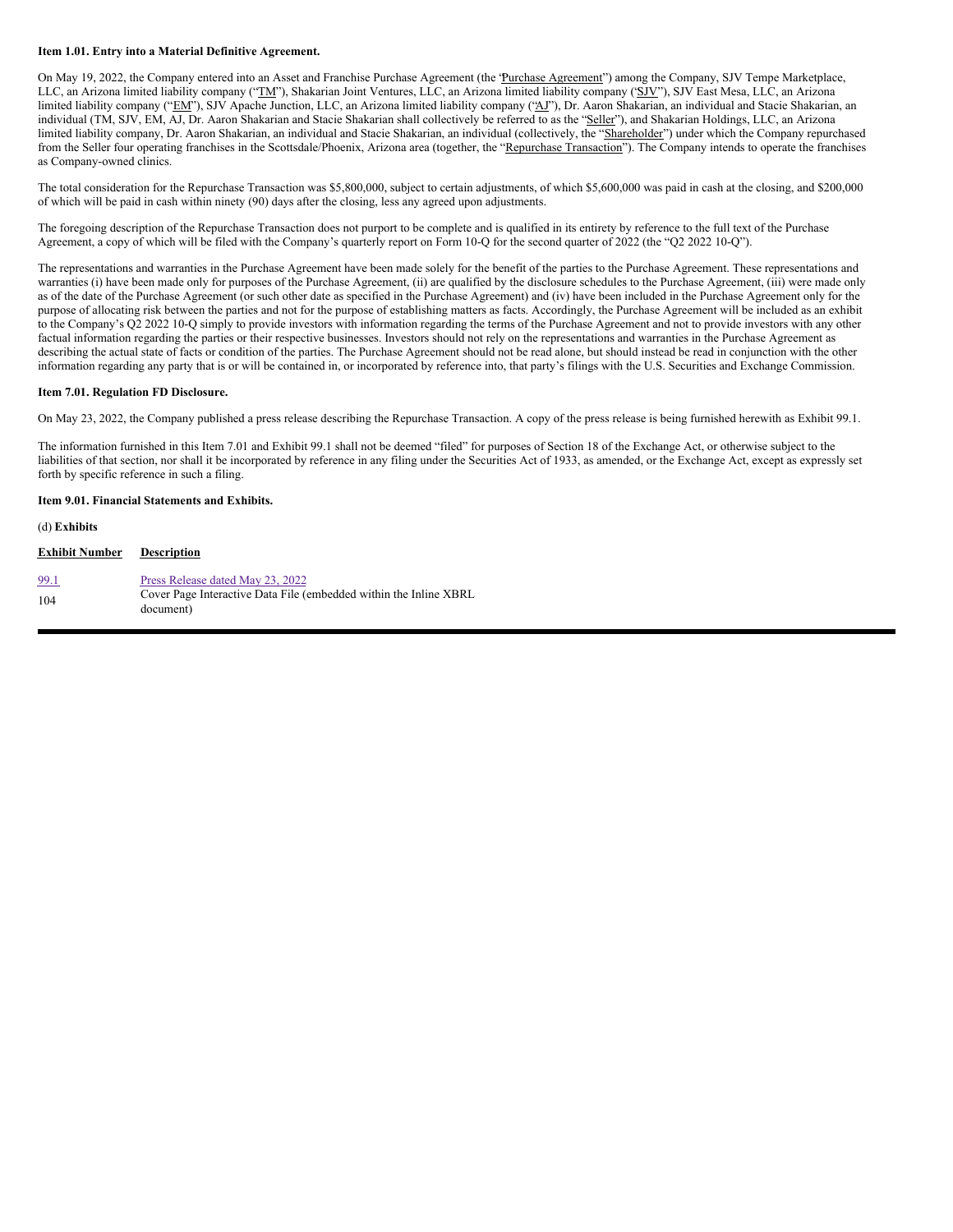### **SIGNATURE**

Pursuant to the requirements of the Securities Exchange Act of 1934, the registrant has duly caused this report to be signed on its behalf by the undersigned hereunto duly authorized.

**The Joint Corp.**

Date: May 23, 2022 By: /s/ Peter D. Holt

Peter D. Holt President and Chief Executive Officer